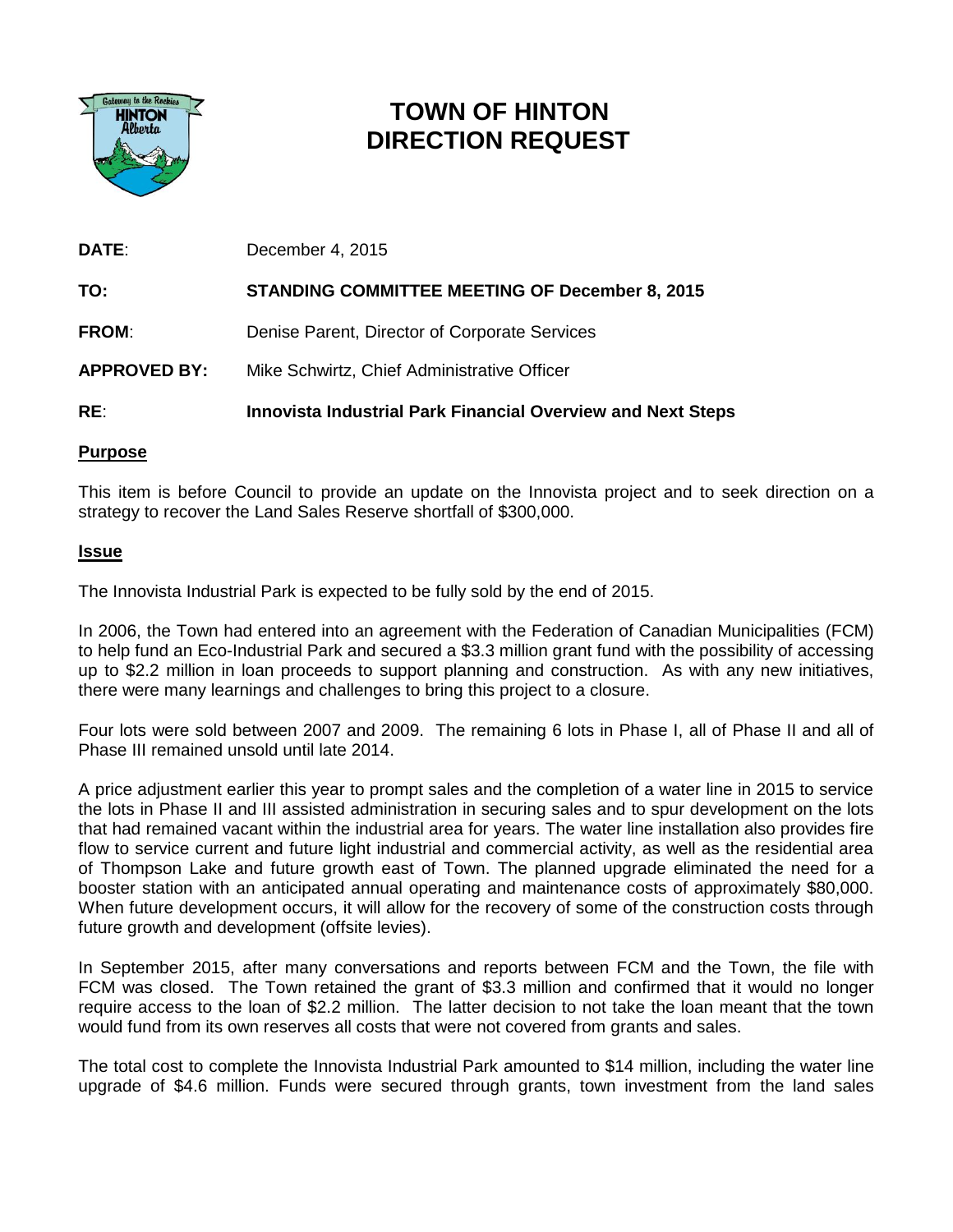reserve and Innovista lot sales. After closure of the final Innovista lot sales, the Town land sales reserve will be at a negative \$300,000.

The total expenses and funding for Innovista can be summarized as follows:

*Note: the final numbers may vary slightly once the year-end entries have been finalized.*

| <b>Expenses</b><br>Water Line upgrade                       | \$9,370,000<br>4,600,000 |
|-------------------------------------------------------------|--------------------------|
| <b>Total Expenses</b>                                       | \$13.970.000             |
| <b>Funding Sources</b>                                      |                          |
| Grants applied towards the project (FCM, BMTG, FGT)         | \$4,795,500              |
| Innovista Lot Sales (excludes offsite levies <sup>1</sup> ) | 3,132,600                |
| Town Land Inventory (ISB, right of ways, etc.)              | 977,200                  |
| Offsite Levies - Water line & Drinnan Intersection          | 990,000                  |
| Town investment <sup>2</sup>                                | 4,074,700                |
| Total                                                       | <u>13,970,000</u>        |

 $1$ The sale of Innovista lots generated \$1,330.000 in offsite levies that will be used towards future applicable growth requirements.

 $2$  The majority of the Town Investment was incurred at the beginning stages of the project from 2005-2009.

Council's direction is being sought on how to fund the current reserve shortfall of \$300,000. Options to consider are:

- 1) Apply non-Innovista land sales in 2015 (~\$130,000) and all future "non-designated" land sales towards the shortfall until it has been fully recovered.
- 2) Apply the property tax collected from Innovista towards the shortfall until it has been fully recovered. For 2016, this is estimated to be \$100,000.
- 3) Apply future "non-designated" land sales and property taxes from Innovista towards the shortfall until it has been fully recovered.
- 4) Fund the shortfall from another reserve

## **Administration's Conclusion / Proposed Direction**

Administration's recommendation is to proceed with option 2, as within three years the anticipated property taxes from Innovista will have offset the shortfall of \$300,000.

#### **Chief Administrative Officer**

Decisions made by Council this year have prompted movement in a project that has not seen any in years. Since Council was elected in 2013 the remaining 6 lots in Phase I and all of Phase II and III have been sold, totaling more than 50 acres. Development is underway on many of the purchased lots.

I agree that option 2 is worthy of consideration, as this way Innovista revenue will pay for the reserve shortfall incurred and will not be reflected in municipal tax increases.

#### **Attachment 1: Water Line Map**